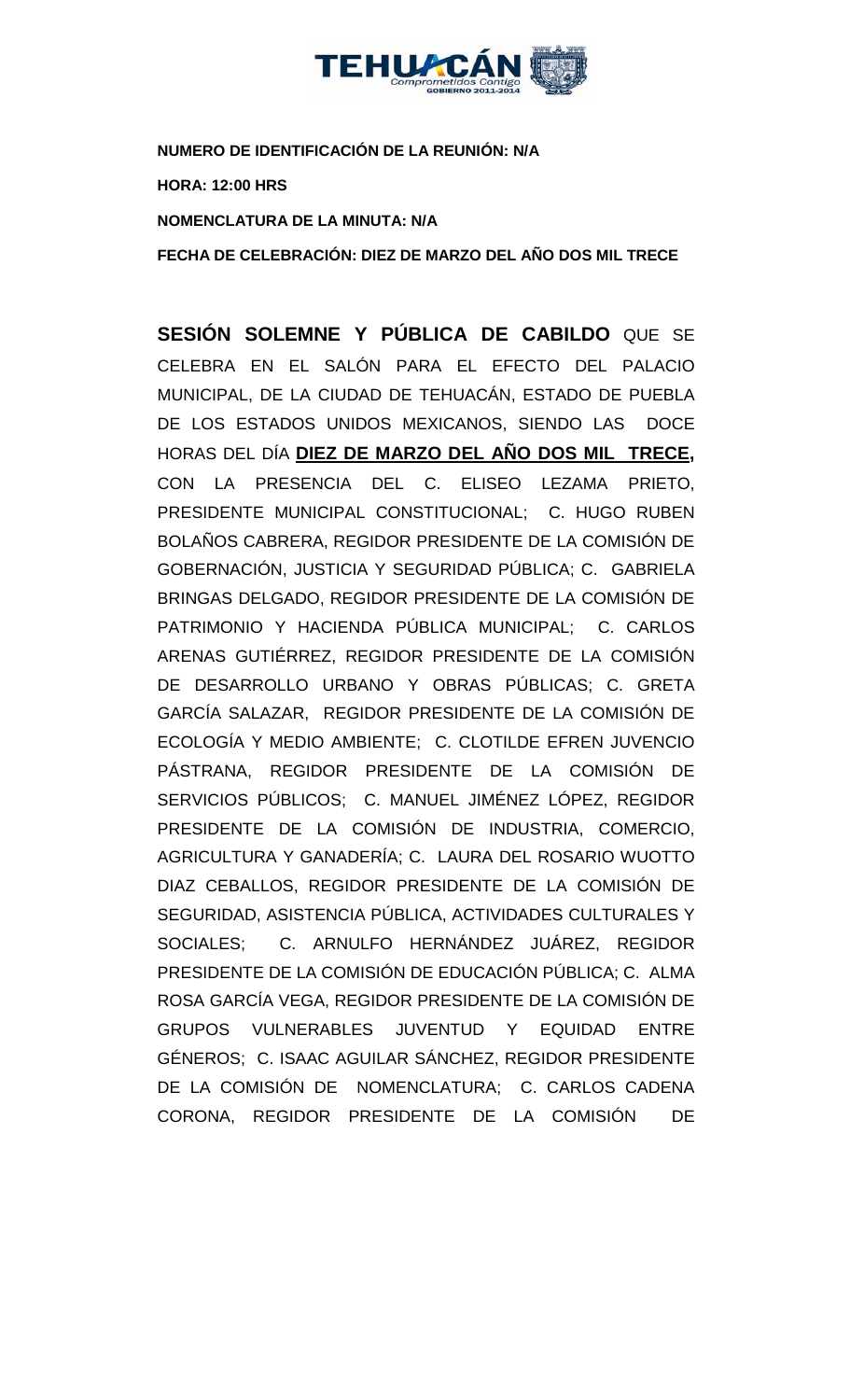ACTIVIDADES DEPORTIVAS; C. ENRIQUE BUSTOS FLORES, REGIDOR PRESIDENTE DE LA COMISIÓN DE PATRIMONIO HISTÓRICO; C. ROBERTO IVÁN LINARES CHAVEZ, SÍNDICO MUNICIPAL, ASÍ COMO EL QUE HABLA, JOSÉ ORLANDO CUALLO CINTA, SECRETARIO DEL AYUNTAMIENTO QUIEN DA FE.--------------

SEÑOR PRESIDENTE LE COMUNICO QUE SE ENCUENTRAN EN SU TOTALIDAD LOS REGIDORES Y SINDICO MUNICIPAL INTEGRANTES DEL HONORABLE CABILDO, POR LO ANTERIOR SE DECLARA EL QUÓRUM LEGAL PARA CONTINUAR CON LA PRESENTE SESIÓN.

EL C. JOSÉ ORLANDO CUALLO CINTA, PROCEDE A DAR LECTURA AL ORDEN DEL DÍA, MISMA QUE CONTIENE LOS SIGUIENTES PUNTOS: UNICO.

### **PETITORIO.**

**PRESIDENCIA.- ANÁLISIS, DISCUSIÓN Y EN SU CASO APROBACIÓN POR EL CABILDO DEL PETITORIO QUE CONTIENE EL NOMBRAR COMO "VISITANTES DISTINGUIDOS" A PERSONALIDADES QUE NOS VISITAN.**

HACE USO DE LA PALABRA EL C. ELISEO LEZAMA PRIETO, PRESIDENTE MUNICIPAL CONSTITUCIONAL, QUIEN PROCEDE A DAR LECTURA AL PETITORIO QUE A LA LETRA DICE:

## **"HONORABLE CABILDO:**

EL SUSCRITO ELISEO LEZAMA PRIETO, EN MI CARÁCTER DE PRESIDENTE MUNICIPAL CONSTITUCIONAL DEL HONORABLE AYUNTAMIENTO DE TEHUACÁN, PUEBLA, CON FUNDAMENTO EN LO ESTABLECIDO POR EL ARTÍCULO 115 DE LA CONSTITUCIÓN POLÍTICA DE LOS ESTADOS UNIDOS MEXICANOS; 76 PÁRRAFO SEGUNDO, 77, 78 FRACCIONES XVIII DE LA LEY ORGÁNICA MUNICIPAL, 91 FRACCION XVIII SOLICITO A ESTE HONORABLE CABILDO LA APROBACION PARA:

**NOMBRAR COMO "VISITANTES DISTINGUIDOS" A: EXCMO. SR. MUNJED M. S. SALEH, EMBAJADOR DESIGNADO DE LA DELEGACIÓN ESPECIAL DE PALESTINA EN MÉXICO, EXCMO. SR. CHIRACHAI PUNKRASIN, EMBAJADOR DESIGNADO DE LA EMBAJADA DE TAILANDIA EN MÉXICO, SRA. IRMA DEWI RISMA YATI WIRAKARA, AGREGADA CULTURAL DE LA EMBAJADA DE INDONESIA EN MÉXICO, EXCMO. SR. MALKHAZ MIKELADZE, EMBAJADOR EXTRAORDINARIO Y PLENIPOTENCIARIO DE**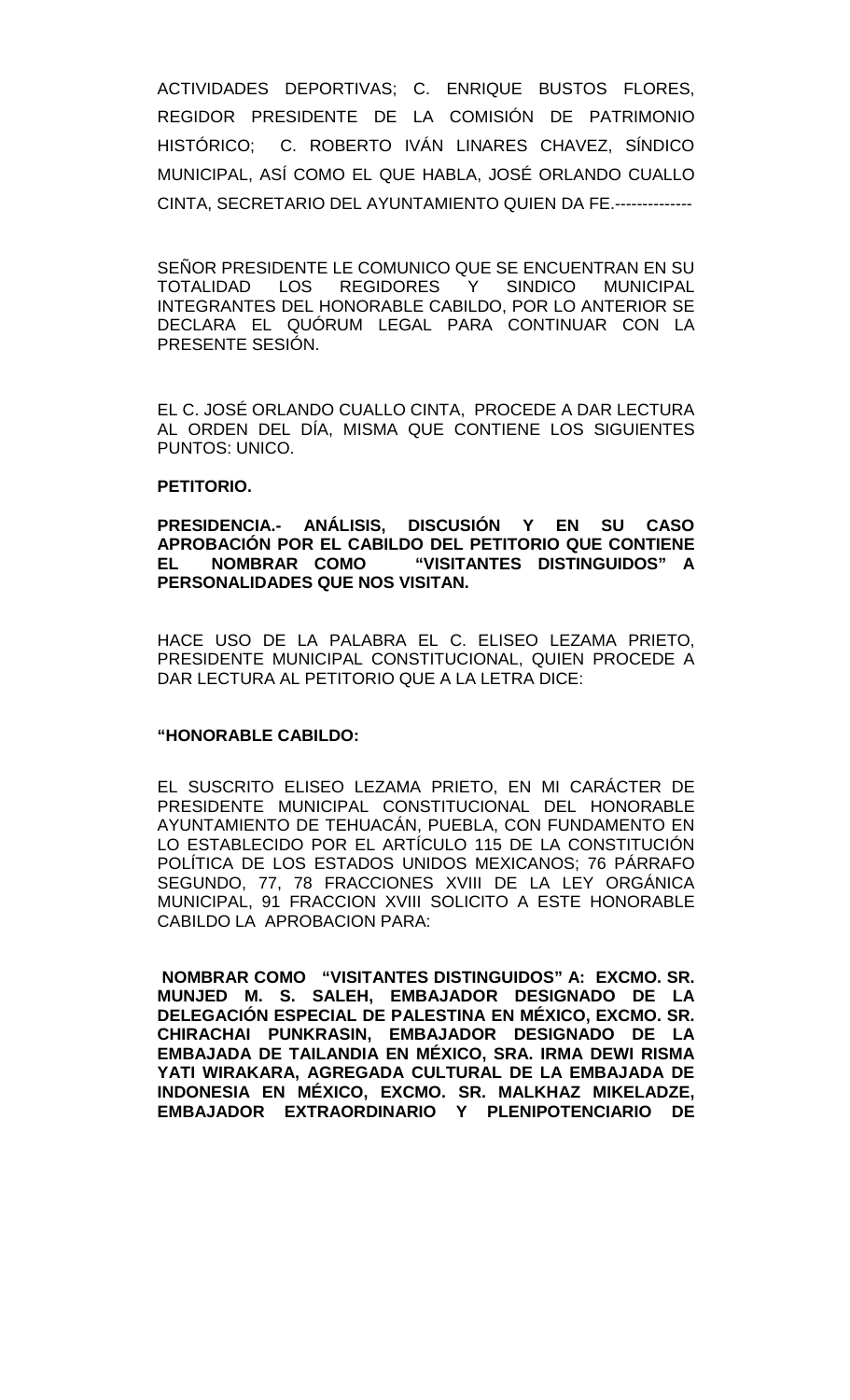## **GEORGIA EN MÉXICO, SRA. JINJUTA MANOTHAM 2ª SECRETARIA DE LA EMBAJADA DE TAILANDIA EN MÉXICO.**

## **C O N S I D E R A N D O S**

- I. QUE DE CONFORMIDAD CON EL ARTÍCULO 115 DE LA CONSTITUCIÓN POLÍTICA DE LOS ESTADOS UNIDOS MEXICANOS, LOS MUNICIPIOS ESTARÁN INVESTIDOS DE PERSONALIDAD JURÍDICA Y SERAN AUTONOMOS CONFORME A LA LEY, LOS AYUNTAMIENTOS TENDRÁN FACULTADES PARA APROBAR, DE ACUERDO CON LAS LEYES EN MATERIA MUNICIPAL QUE DEBERÁN EXPEDIR LAS LEGISLATURAS DE LOS ESTADOS, LOS BANDOS DE POLICÍA Y GOBIERNO, LOS REGLAMENTOS, CIRCULARES Y DISPOSICIONES ADMINISTRATIVAS DE OBSERVANCIA GENERAL DENTRO DE SUS RESPECTIVAS JURISDICCIONES, QUE ORGANICEN LA ADMINISTRACIÓN PÚBLICA MUNICIPAL, REGULEN LAS MATERIAS, PROCEDIMIENTOS, FUNCIONES Y SERVICIOS PÚBLICOS DE SU COMPETENCIA Y ASEGUREN LA PARTICIPACIÓN CIUDADANA Y VECINAL.
	- II. QUE EL ARTÍCULO 107 DE LA CONSTITUCIÓN POLÍTICA DEL ESTADO LIBRE Y SOBERANO DE PUEBLA DETERMINA QUE EL PODER PÚBLICO DEL ESTADO Y LOS AYUNTAMIENTOS TIENEN EL DEBER DE PROMOVER EL DESARROLLO ECONÓMICO Y SOCIAL DE SUS HABITANTES Y PARA ELLO SU ACTIVIDAD SERÁ PROGRAMADA;
	- III. QUE EL ARTÍCULO 78 FRACCIONES I, XVII Y XVIII DE LA LEY ORGÁNICA MUNICIPAL, DETERMINA DENTRO DE LAS ATRIBUCIONES DE LOS AYUNTAMIENTOS EL CUMPLIR Y HACER CUMPLIR, EN LOS ASUNTOS DE SU COMPETENCIA, LAS LEYES, DECRETOS Y DISPOSICIONES DE OBSERVANCIA GENERAL DE LA FEDERACIÓN Y DEL ESTADO, ASÍ COMO LOS ORDENAMIENTOS MUNICIPALES; FOMENTAR LAS ACTIVIDADES DEPORTIVAS, CULTURALES Y EDUCATIVAS, ESTANDO OBLIGADOS A SEGUIR LOS PROGRAMAS QUE EN ESTA MATERIA ESTABLEZCAN LAS AUTORIDADES COMPETENTES; PROMOVER CUANTO ESTIME CONVENIENTE PARA EL PROGRESO ECONÓMICO, SOCIAL Y CULTURAL DEL MUNICIPIO;
	- IV. QUE EL ARTÍCULO 91 EN SU FRACCIÓN XXVI DE LA MISMA LEY ORGÁNICA MUNICIPAL, PRECEPTÚA QUE EL CIUDADANO PRESIDENTE MUNICIPAL CONSTITUCIONAL TIENE DENTRO DE SUS FACULTADES Y OBLIGACIONES LA DE PROMOVER LO NECESARIO AL FOMENTO DE LA AGRICULTURA, INDUSTRIA, COMERCIO, EDUCACIÓN, HIGIENE, BENEFICENCIA Y DEMÁS RAMOS DE LA ADMINISTRACIÓN PÚBLICA MUNICIPAL Y ATENDER AL EFICAZ FUNCIONAMIENTO DE LAS OFICINAS Y ESTABLECIMIENTOS PÚBLICOS MUNICIPALES;
		- V. QUE EN EL MARCO DE LA CELEBRACIÓN DEL 16º FESTIVAL INTERNACIONAL DE TEHUACAN, 1660 ARTE Y TRADICION, SE TIENE A BIEN NOMBRAR COMO VISITANTES DISTINGUIDOS A LAS PERSONALIDADES MENCIONADAS EN EL PETITORIO, LO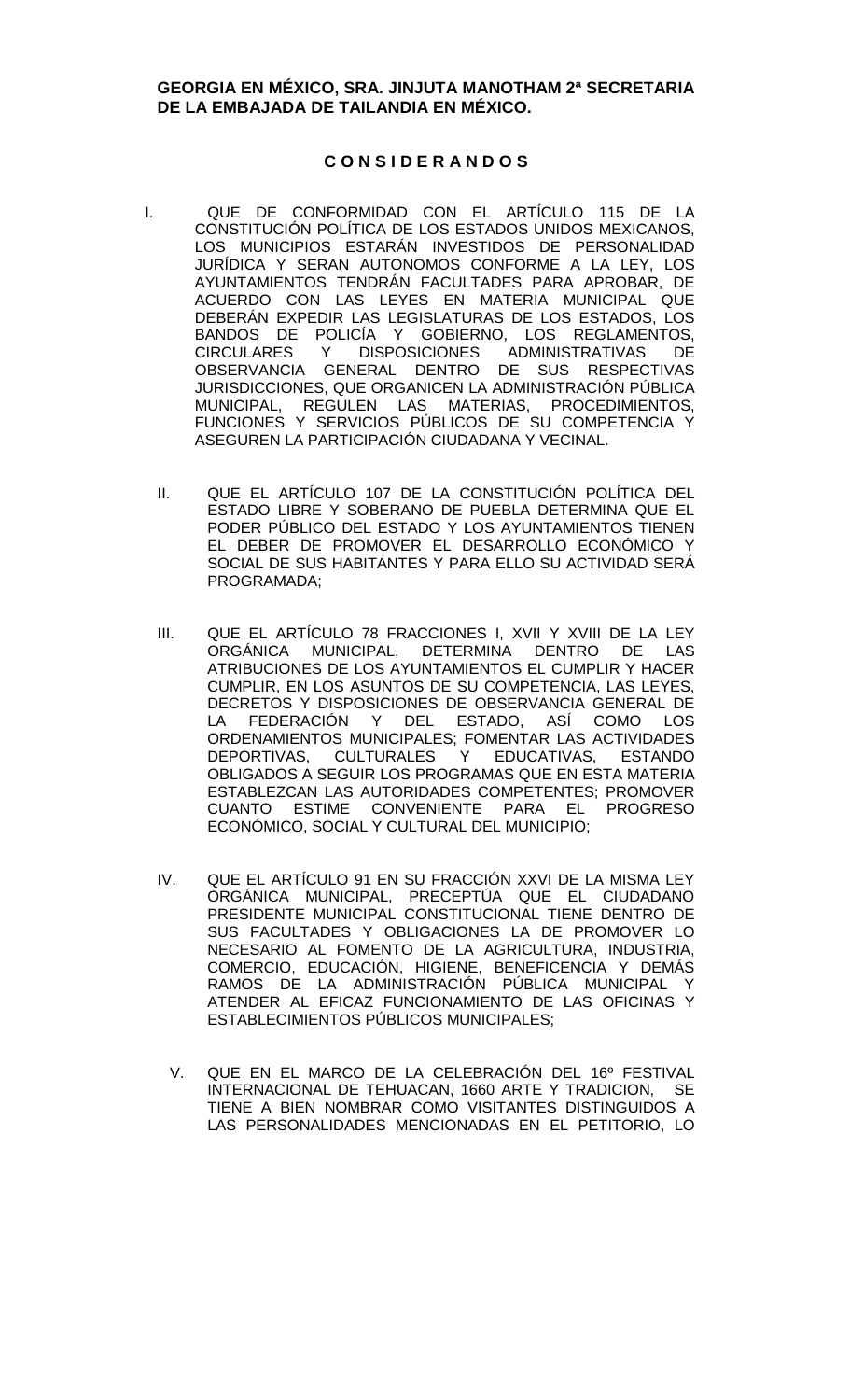ANTERIOR CON EL OBJETIVO DE ENLAZAR ARTE, CULTURA E IDEAS SOBRE CONVIVENCIA SOCIAL, POR LA ARMONIA DE NUESTROS PUEBLOS.

POR LO ANTERIORMENTE EXPUESTO EN TODOS Y CADA UNO DE LOS CONSIDERANDOS QUE ANTECEDEN Y EN USO DE LAS FACULTADES CONFERIDAS EXPONGO EL SIGUIENTE:

## **P E T I T O R I O:**

**ÚNICO.-** QUE EN ESTE **ACTO SOLEMNE SEAN DECLARADOS COMO "VISITANTES DISTINGUIDOS" A:**

**EXCMO. SR. MUNJED M. S. SALEH, EMBAJADOR DESIGNADO DE LA DELEGACIÓN ESPECIAL DE PALESTINA EN MÉXICO, EXCMO. SR. CHIRACHAI PUNKRASIN, EMBAJADOR DESIGNADO DE LA EMBAJADA DE TAILANDIA EN MÉXICO, SRA. IRMA DEWI RISMA YATI WIRAKARA, AGREGADA CULTURAL DE LA EMBAJADA DE INDONESIA EN MÉXICO, EXCMO. SR. MALKHAZ MIKELADZE, EMBAJADOR EXTRAORDINARIO Y PLENIPOTENCIARIO DE GEORGIA EN MÉXICO, SRA. JINJUTA MANOTHAM 2ª SECRETARIA DE LA EMBAJADA DE TAILANDIA EN MEXICO.**

ATENTAMENTE.- "SUFRAGIO EFECTIVO, NO REELECCIÓN". TEHUACAN, PUEBLA, A 10 DE MARZO DEL 2012. C. ELISEO LEZAMA PRIETO.- FIRMA ILEGIBLE…".

SEÑOR PRESIDENTE MUNICIPAL, REGIDORES Y SÍNDICO MUNICIPAL EN VOTACIÓN SE LES CONSULTA SI SE APRUEBA LA PROPUESTA EN CUESTIÓN, LOS QUE ESTÉN POR LA AFIRMATIVA SIRVANSE MANIFESTARLO LEVANTANDO LA MANO.

HABIÉNDOSE ANALIZADO AMPLIAMENTE EL CONTENIDO DEL PETITORIO DE REFERENCIA, POR UNANIMIDAD DE VOTOS A FAVOR, DE LOS INTEGRANTES DEL HONORABLE CABILDO, SE DETERMINA EL SIGUIENTE:

## **A C U E R D O**

**ÚNICO.-** EN ESTE **ACTO SOLEMNE SON DECLARADOS COMO "VISITANTES DISTINGUIDOS" A LAS PERSONALIDADES MENCIONADAS EN EL PETITORIO DEL C. ELISEO LEZAMA PRIETO, PRESIDENTE MUNICIPAL CONSTITUCIONAL.**

A CONTINUACIÓN EL C. ELISEO LEZAMA PRIETO, PRESIDENTE MUNICIPAL CONSTITUCIONAL, HACE USO DE LA PALABRA PARA DARLES LA BIENVENIDA A NOMBRE DE LOS INTEGRANTES DE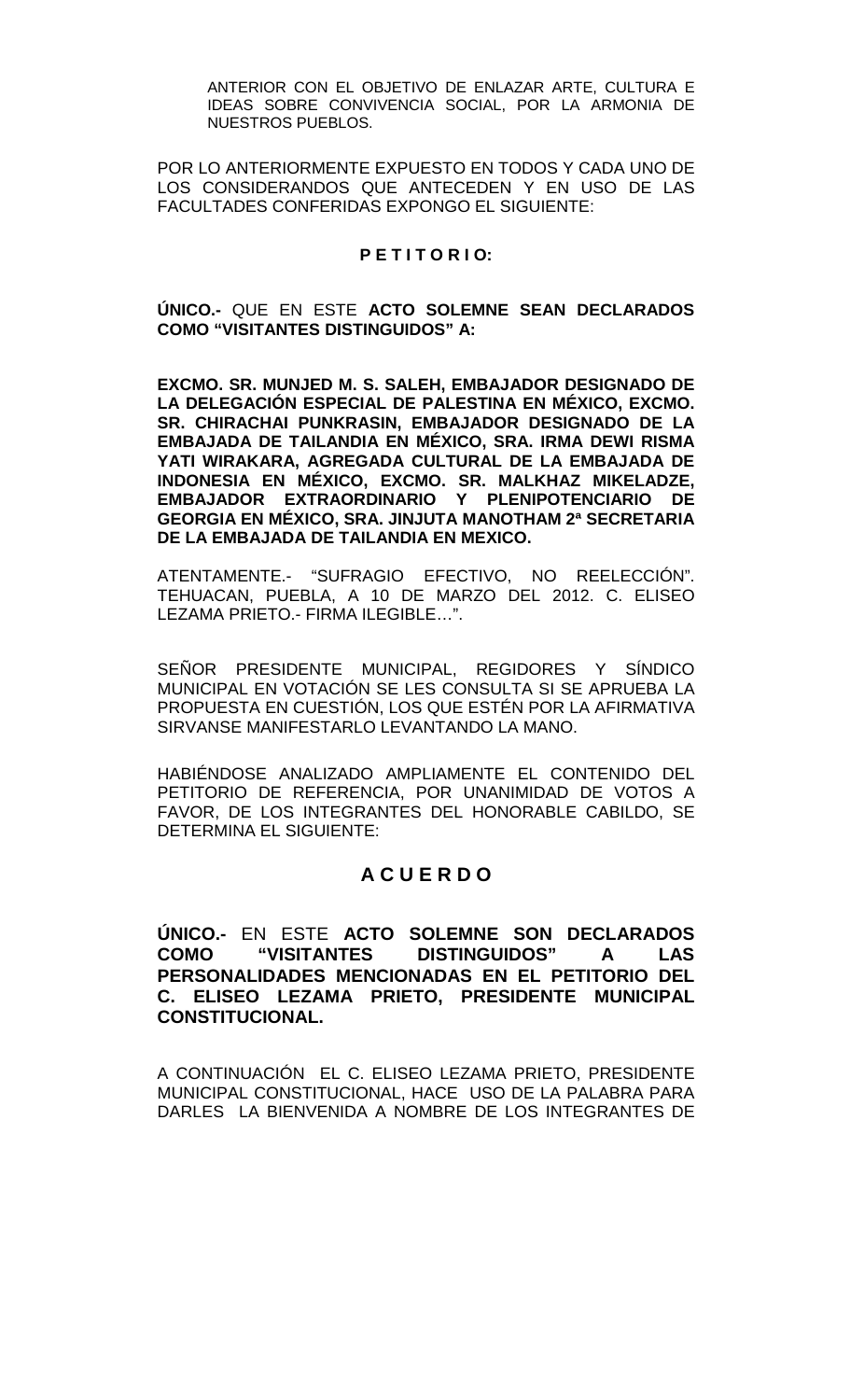ESTE HONORABLE CABILDO, ASÍ COMO DE LA CIUDADANÍA DE TEHUACÁN.

SEÑORES:

ES UN GUSTO, UN HONOR Y UN PRIVILEGIO; MANIFESTARLES MI COMPLACENCIA, LA DEL GOBIERNO QUE PRESIDO Y LA DEL MUNICIPIO QUE REPRESENTO, EN OCASIÓN DE LA VISITA QUE REALIZAN A NUESTRA CIUDAD, LA CUAL SEGURAMENTE PRODUCIRÁ FRUTOS CONCRETOS EN BENEFICIO DE NUESTROS PUEBLOS.

**EXCMO. SR. MUNJED M. S. SALEH, EMBAJADOR DESIGNADO DE LA DELEGACIÓN ESPECIAL DE PALESTINA EN MÉXICO**

**EXCMO. SR. CHIRACHAI PUNKRASIN, EMBAJADOR DESIGNADO DE LA EMBAJADA DE TAILANDIA EN MÉXICO**

**SRA. IRMA DEWI RISMA YATI WIRAKARA, AGREGADA CULTURAL DE LA EMBAJADA DE INDONESIA EN MÉXICO**

**EXCMO. SR. MALKHAZ MIKELADZE, EMBAJADOR EXTRAORDINARIO Y PLENIPOTENCIARIO DE GEORGIA EN MÉXICO**

**SRA. JINJUTA MANOTHAM 2ª SECRETARIA DE LA EMBAJADA DE TAILANDIA EN MEXICO**

EL SIGLO XXI EN QUE NOS HA TOCADO VIVIR, UNO DE LOS FENÓMENOS QUE MÁS DESTACA, ES LA GLOBALIZACIÓN, Y LAS CIRCUNSTANCIAS NOS EMPUJAN HACIA LA UNIÓN Y EN LAS MAS SENSIBLES FIBRAS DEL SENTIMIENTO PREVALECE EL INTERES COMUN A NUESTROS ANTECEDENTES HISTORICOS, A NUESTRAS TIERRAS Y A LAS PERSONAS QUE EN ELLA HABITAN. GRACIAS POR ACEPTAR LA INVITACIÓN DEL GOBIERNO MUNICIPAL Y ENRIQUECER NUESTRO FESTIVAL CON SU PRESENCIA Y CULTURA.

SEÑORES, EN ESTE ENCUENTRO, TENDRÁN LA OCASIÓN DE ENTRAR EN CONTACTO CON UN GOBIERNO Y CON UN PUEBLO EN DONDE ESTÁN PRESENTES LA ESPERANZA Y LA BUENA VOLUNTAD; ESTOY POR DEMÁS SEGURO DE QUE LOS INTERCAMBIOS DE IDEAS BUSCARÁN COMO HORIZONTE PRIMORDIAL LA PROMOCIÓN INTEGRAL DEL CONGLOMERADO HUMANO, QUE A FIN DE CUENTAS ES LA RAZÓN ESENCIAL DE NUESTRAS TAREAS GUBERNATIVAS.

SOMOS AMIGOS, Y SEREMOS MAÑANA; DESEO QUE VIVAMOS EN PAZ Y CONCORDIA, EN UN MUNDO DE ARMONIA, EQUIDAD E IGUALDAD.